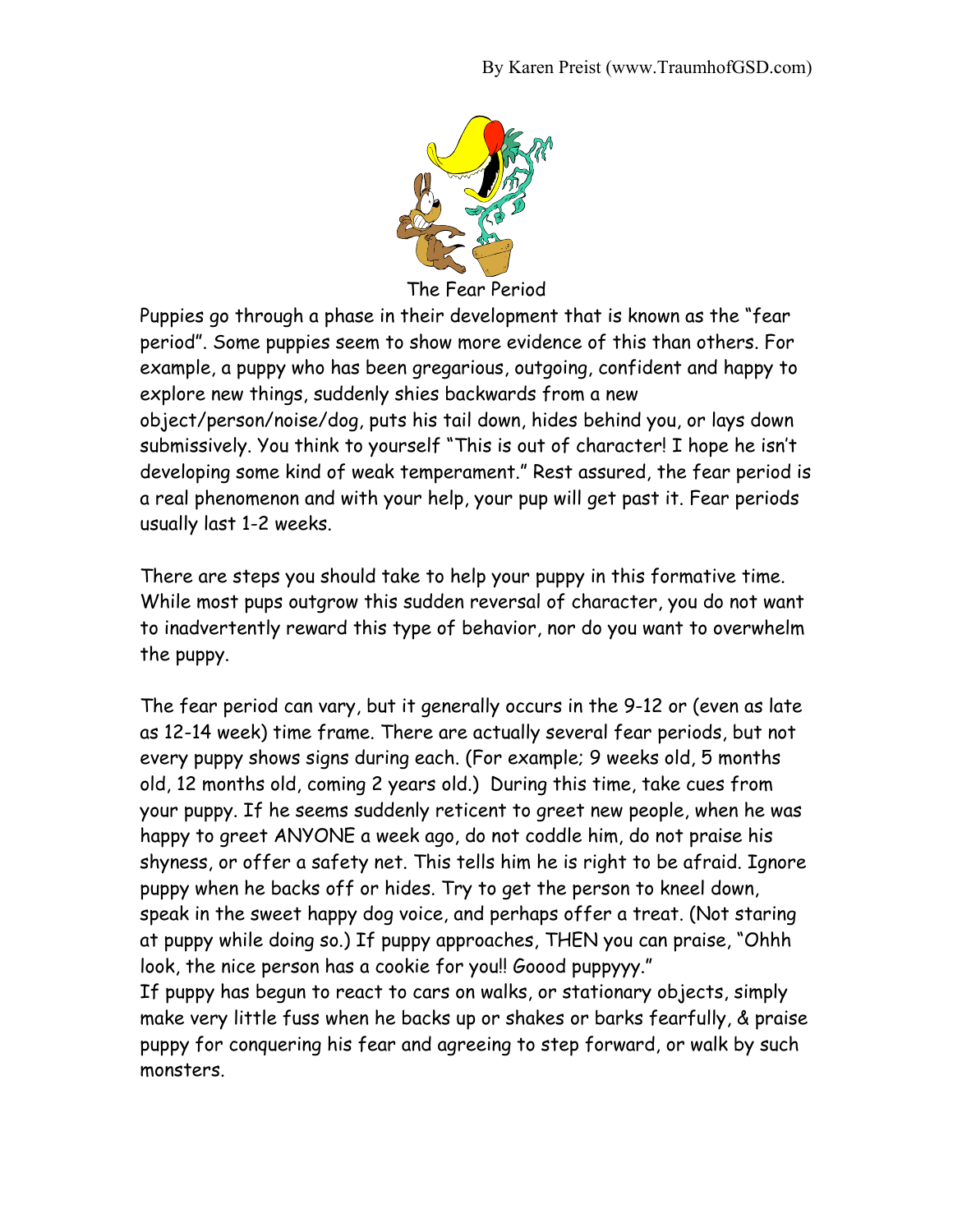This is not a good time to overwhelm your puppy. Don't suddenly bring him to a crowded city to walk for the first time right now. Don't plunk him in the midst of 6 strange dogs at a play group, where owners are not being vigilant about How their dogs are allowed to greet. Don't have a noisy party so all your friends can see puppy.

Puppy Kindergarten is a better choice for meeting other pups – it offers more structure and supervision. If your dog is shy at puppy K, ignore his attempts to Velcro himself to you, and praise any attempts at joining and playing or approaching others.

One of my exceptionally confident males had an unusually sensitive fear period. Overnight, he became fearful of all dogs, new people, and objects he had not previously encountered. It was MY first experience with a puppy having an extreme fear period. I took him with me to places where I knew he could meet a couple people, quietly, not overwhelmed. I brought him to a friend's home, where he had already visited ,pre fear, to play with her well behaved and puppy tolerant dogs. I ignored him when he ran to hide at my legs, and I encouraged him for chasing balls and Frisbees with the others. At first, he shook, stayed against me, clawed at me to pick him up, and shrieked if a dog came in his direction! He would improve after a few minutes of playing… but the next day he reacted as if he had never seen the dogs before,, and we were back at Square one ! Socialization continued, but in a very structured way.

After almost two weeks of this behavior, he suddenly returned to his former (obnoxiously) confident self!

- Praise appropriate behavior and ignore inappropriate behavior. No huge corrections, just ignore.
- Continue Socializing, and try to do so in controlled situations, and situations that the puppy has already been comfortable with. Do not do a lot of new things while puppy is in this phase.
- Do not overwhelm puppy by attending an event with too many people. Dogs, stimuli at once.
- Do not unnecessarily scare puppy during this time, as it can affect his ideas on particular things for his whole life. All it takes is one bad